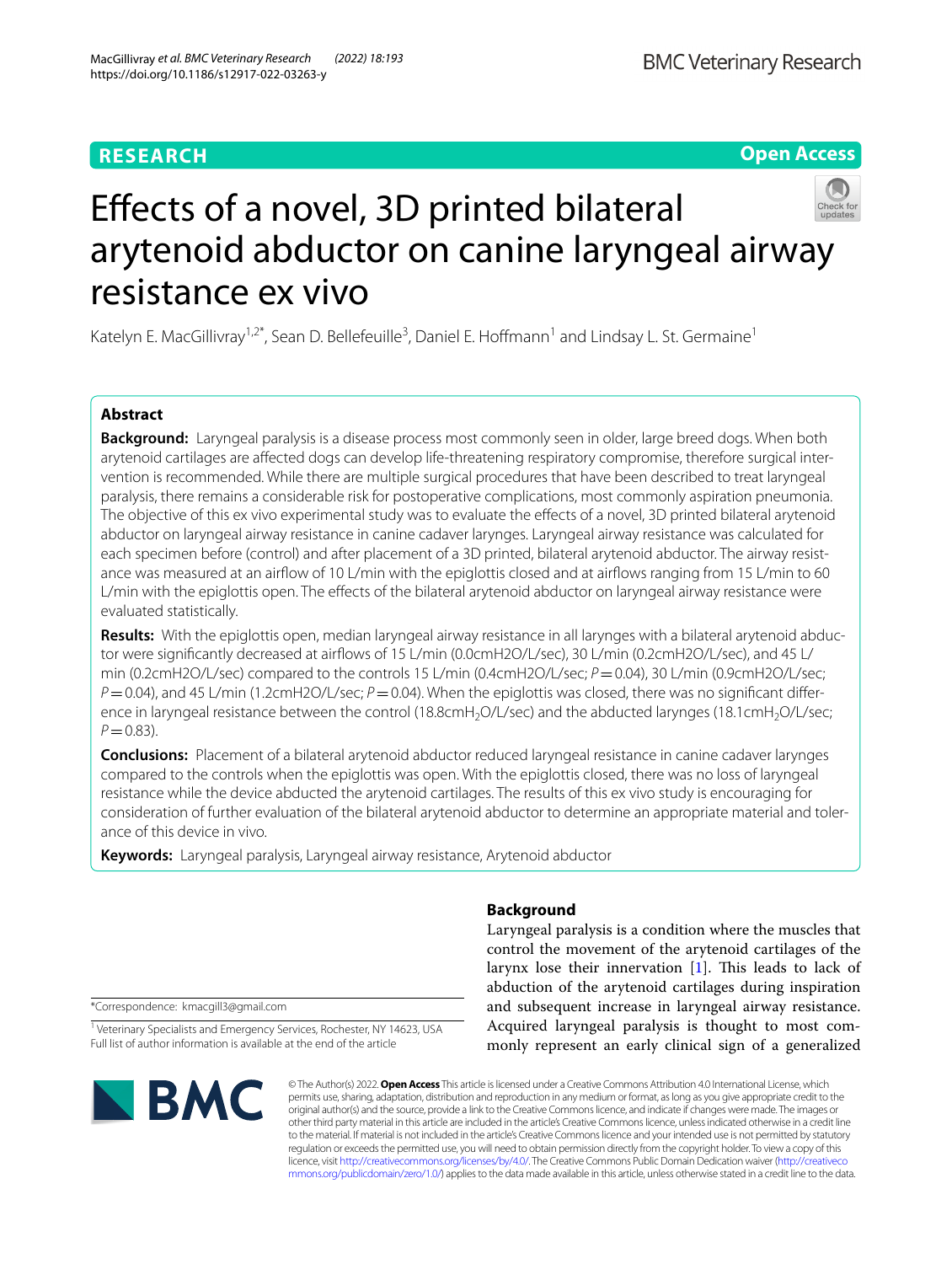idiopathic polyneuropathy  $[2, 3]$  $[2, 3]$  $[2, 3]$  $[2, 3]$ , but it can also be associated with trauma, chronic endocrinopathies, neoplasia, infection, or iatrogenic injury [[3–](#page-6-0)[5\]](#page-6-1). When both arytenoid cartilages are afected dogs can present on an emergency basis for upper airway obstruction. Due to the risk for development of life-threatening respiratory compromise, surgical management is recommended. The ideal goal of surgical intervention is to decrease laryngeal airway resistance without increasing risk of aspiration pneumonia [[6\]](#page-6-2). Previously described surgical procedures include unilateral or bilateral arytenoid lateralization, ventriculocordectomy, partial arytenoidec-tomy and castellated laryngofissure [\[4,](#page-6-3) [7](#page-6-4)[–10](#page-6-5)]. Unilateral arytenoid lateralization is considered the gold standard surgical technique because of its consistent outcome and low postoperative morbidity and mortality rates  $[11-13]$  $[11-13]$  $[11-13]$ . However, complications of this procedure can be serious and potentially life-threatening, including recurrent airway obstruction due to surgical failure and postoperative aspiration pneumonia which may afect between 5–24% of postoperative patients [[12–](#page-6-8)[17](#page-6-9)]. In a normal dog, aspiration is prevented by apposition of the arytenoid cartilages, epiglottis and vocal cords, completely covering the rima glottidis. The unilateral arytenoid lateralization procedure abducts one arytenoid cartilage laterally increasing the diameter of the rima glottidis beyond that which can be effectively covered by the epiglottis, which then increases the risk of aspiration pneumonia [\[4](#page-6-3), [13](#page-6-7), [18\]](#page-6-10). Previous studies have suggested that symmetrically abducting both arytenoids to a lesser magnitude could decrease airway resistance while also protecting against aspiration pneumonia [[4,](#page-6-3) [19](#page-6-11)]. A novel, 3D printed bilateral arytenoid abductor was developed to achieve this symmetrical arytenoid abduction which would decrease airway resistance in patients with laryngeal paralysis and allow for continued rima glottidis coverage postoperatively to prevent aspiration pneumonia.

The purpose of this study was to evaluate the effects of a novel, 3D printed bilateral arytenoid abductor on the laryngeal airway resistance of canine cadaveric larynges with the epiglottis open and closed. Our primary hypothesis was that the bilateral arytenoid abductor would lower calculated laryngeal airway resistance compared to the control with the epiglottis open. Our secondary hypothesis was that there would be no diference in laryngeal airway resistance with the bilateral arytenoid abductor in place compared to the control with the epiglottis closed.

## **Methods**

## **Specimens**

Laryngeal specimens were obtained from cadavers of 6 large breed dogs that were euthanized with EUTHA-SOL® Euthanasia Solution (pentobarbital sodium and



<span id="page-1-0"></span>phenytoin sodium) at the local shelter for reasons other than upper airway disease. All larynges appeared anatomically normal at the time of specimen retrieval. All extrinsic soft tissues were removed from each specimen leaving only the laryngeal cartilages, intrinsic laryngeal musculature, and the frst 5 tracheal rings. Each larynx was wrapped in sponges moistened with saline (0.9% NaCl) solution and stored at  $2 \text{ }^{\circ}$ C until testing which occurred within 1 week of collection. Laryngeal specimens were warmed at room temperature for  $\sim$  12 h prior to testing.

## **Measurement of airway resistance**

A stay suture (3–0 polydioxanone) was inserted through the tip of the epiglottis and both suture ends were passed down the trachea and secured with a mosquito hemostat to create a handle allowing for adjustments to the position of epiglottis. Larynges were periodically moistened with saline solution throughout testing.

For each experiment, the larynx was secured in a PVC chamber with an airtight seal around the tracheal rings, which were open to the atmosphere, similar to previously reported studies (Fig. [1](#page-1-0)) [[4,](#page-6-3) [6\]](#page-6-2). At the opposite end of the chamber, a high-fow air circuit was attached. The airflow was determined by a pre-calibrated flowmeter (Ritefow aluminum fowmeter, Bel-Art Products, Pequannock, NJ) connected to a central high-pressure line. The pressure in the chamber was also measured at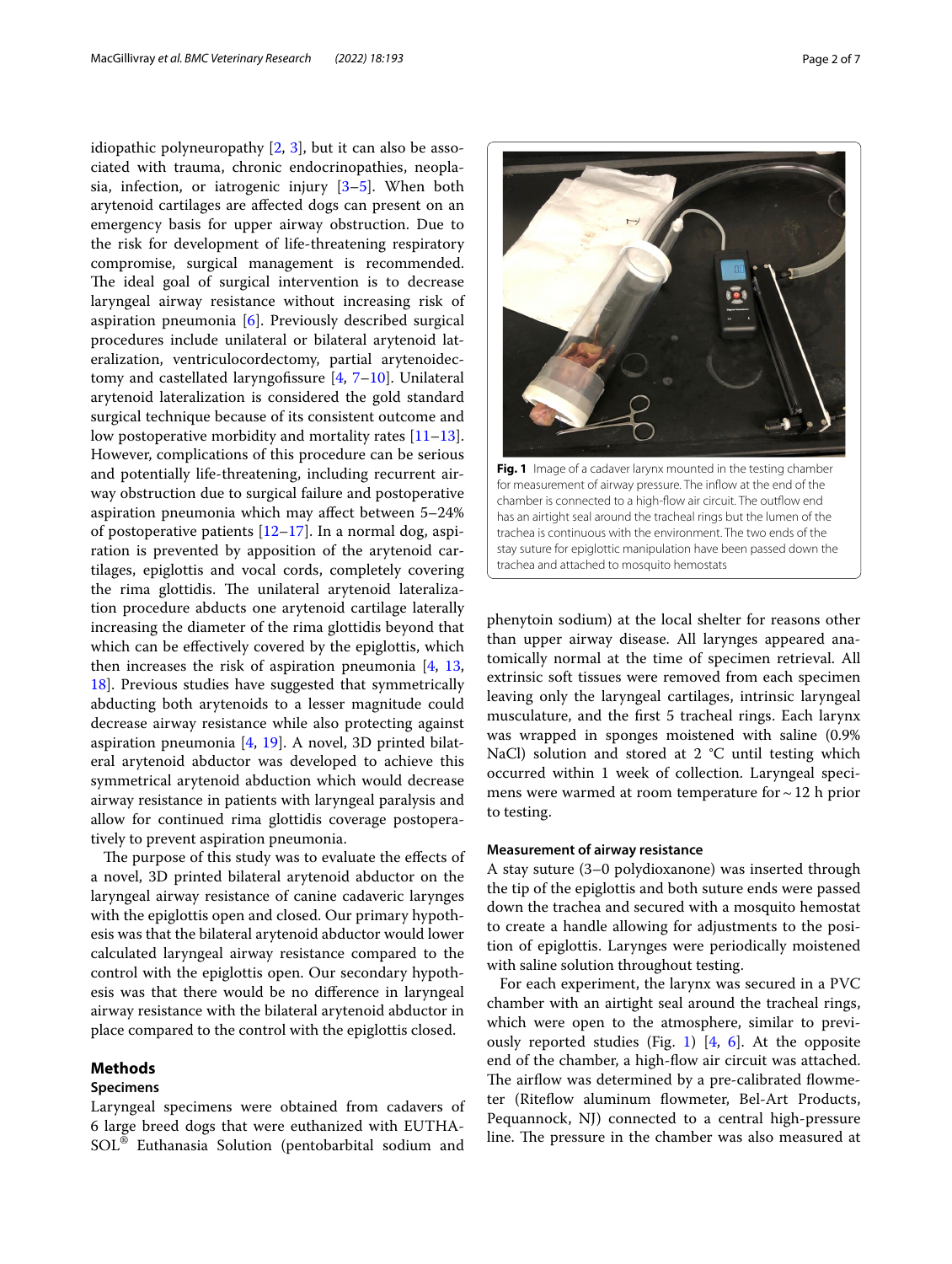

<span id="page-2-0"></span>this end with a handheld digital manometer (Digi-Sense pressure and fowmeter, Cole-Parmer, Vernon Hills, IL). The system was tested for leaks by manual occlusion of the trachea resulting in a sustained elevation of pressure within the chamber. Airflow was set at a steady state for values between 15 and 60 L/min in increments of 15 L/ min when the epiglottis was open, similar to previous reports  $[4]$  $[4]$ . The airway pressure for the control was first measured for each larynx with the epiglottis open. The epiglottis was then closed by pulling on the stay suture

and airflow was reduced to 10 L/min and the airway pressure was measured. Pressure readings needed to remain at a constant value for 10 s prior to recording data. Each test was performed three times to ensure repeatability, such that the pressure diference varied by no more than 1 cm $H<sub>2</sub>0$ . The three measured values were then recorded to the  $100<sup>th</sup>$  decimal place. The laryngeal airway resistance was then calculated as previously reported, [[4,](#page-6-3) [18](#page-6-10)] using the following equation:  $LAR = \Delta P/V$ , where P is the pressure gradient across the larynx and V is the airfow.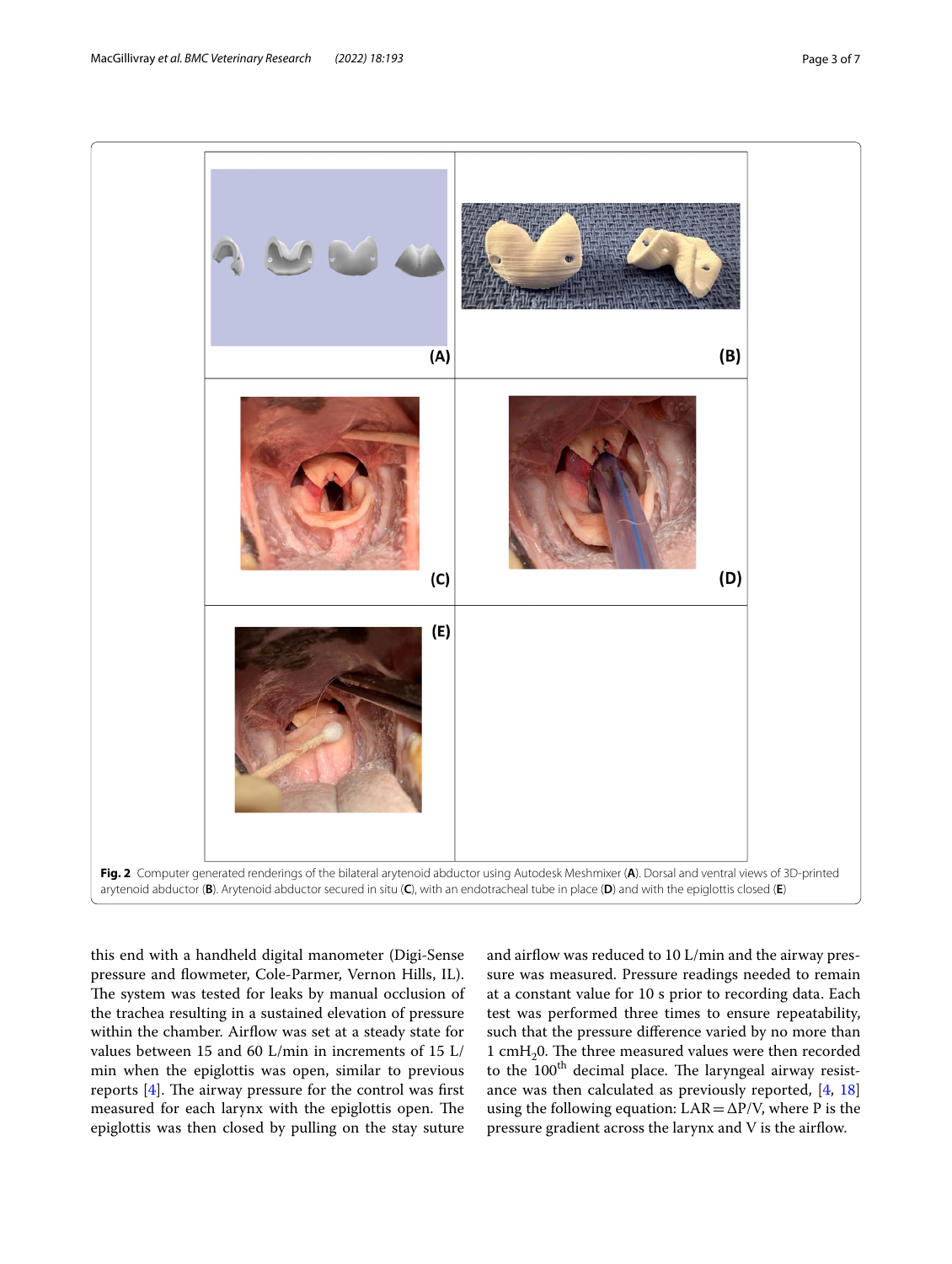## **Data analysis**

The residuals were not normally distributed (normal probability plot and histogram) therefore, the median of the three replications was calculated. Comparisons of pre-post at each flow rate was by means of the Wilcoxon signed rank test. Data were reported as median and 25th /75th quartiles given the nonnormality of the residuals (percentiles); *P* < 0.05 was considered signifcant.

## **Arytenoid abductor and placement technique**

The bilateral arytenoid abductor device was created on Autodesk Meshmixer (Fig. [2A](#page-2-0)). The shape of the abductor was based off 3D reconstructed CT images of a larynx from an unaffected Labrador Retriever with an appropriately sized endotracheal tube in place. The width of the rima glottidis opening and the width of the epiglottis were measured in each cadaver at the level of the cuneiform processes with calipers. The shape of the abductor was designed to snuggly fit over top of the corniculate processes (Fig. [2\)](#page-2-0). Six different sizes were created by changing the scale of the overall device size by 10% and the rima glottidis width by 15% across the different models (Autodesk Fusion 360). This opening width of the devices ranged from 0.6–1.6 cm to accommodate different laryngeal sizes. These models were then 3D printed in polylactic acid. Each abductor was placed along the top of corniculate processes by one investigator (KEM) and the rima glottidis width was measured (cm) at the level of the cuneiform tubercles with calipers. The size of the bilateral arytenoid abductor chosen for testing of a given cadaver larynx corresponded to the device size that increased the rima glottidis between  $1.4-2 \times$  the width measured in the control larynx. The resultant rima glottidis opening width had to be smaller than the measured width of the epiglottis at the level of the cuneiform processes to ensure appropriate laryngeal coverage with the epiglottis closed. Once the appropriately sized bilateral arytenoid abductor device was chosen it was then secured to the corniculate processes by passing two ligatures of 3–0 polydioxanone from caudal to cranial through small sutures holes present in the abductor (Fig. [2C](#page-2-0)). Each larynx was then mounted in the testing chamber and the airway pressure was measured with the epiglottis open and closed.

## **Results**

Mean $\pm$ SD width of the rima glottidis opening was  $0.6 \pm 0.3$  cm in control specimens. Mean  $\pm$  SD width of the epiglottis was  $2.2 \pm 0.4$  cm in control specimens. After placement of the arytenoid abductor, mean width of the rima glottidis was  $1.0 \pm 0.4$  cm.

With the epiglottis open, median laryngeal airway resistance in all specimens with a bilateral arytenoid abductor was significantly decreased at airflows of 15 L/min (0.0 cmH2O/L/sec), 30 L/min (0.2 cmH2O/L/ sec), and 45 L/min (0.2 cmH2O/L/sec) compared to the control 15 L/min (0.4cmH2O/L/sec;  $P = 0.04$ ), 30 L/min (0.9 cmH2O/L/sec;  $P = 0.04$ ), and 45 L/min (1.2) cmH2O/L/sec;  $P = 0.04$ ). At the highest airflow of 60 L/ min, only 5 laryngeal specimens completed the testing because the smallest larynx collapsed secondary to high airway pressure during the control run. While there was a decrease in laryngeal airway resistance between the remaining 5 abducted larynges (0.4 cmH2O/L/sec) compared to controls (1.9 cmH20/L/sec), this decrease was not significant  $(P=0.06)$  (Table [1\)](#page-3-0).

When the epiglottis was closed, there was no signifcant diference in laryngeal airway resistance between the control (18.8cm $H_2O/L/sec$ ) and the abducted laryn-ges (18.1cmH<sub>[2](#page-4-0)</sub>O/L/sec;  $P = 0.83$ ) (Table 2).

| Flow (L/min) | Count | Median (cmH20/L/min) | 25 <sup>th</sup> percentile (cmH20/L/<br>min) | 75 <sup>th</sup> percentile (cmH20/L/<br>min) | P-values |
|--------------|-------|----------------------|-----------------------------------------------|-----------------------------------------------|----------|
| 15 control   | 6     | 0.4                  | 0.2                                           | 1.2                                           | 0.04     |
| 15 abducted  | 6     | 0.0                  | 0.0                                           | 0.2                                           |          |
| 30 control   | 6     | 0.9                  | 0.4                                           | 1.8                                           | 0.04     |
| 30 abducted  | 6     | 0.2                  | 0.1                                           | 0.4                                           |          |
| 45 control   | 6     | 1.2                  | 0.5                                           | 2.2                                           | 0.04     |
| 45 abducted  | 6     | 0.2                  | 0.1                                           | 0.6                                           |          |
| 60 control   |       | 1.9                  | 0.5                                           | 2.7                                           | 0.06     |
| 60 abducted  |       | 0.4                  | 0.1                                           | 1.0                                           |          |

<span id="page-3-0"></span>**Table 1** Laryngeal Airway Resistance (LAR=ΔP/V) with Epiglottis Open

Median $\pm 25^{th}$  and 75<sup>th</sup> percentile laryngeal resistance at all airflows in control larynges and post placement of the bilateral arytenoid abductor with the epiglottis open. The number of larynges that were tested at each fow rate are included. At high fow rates during control testing, the smallest larynx collapsed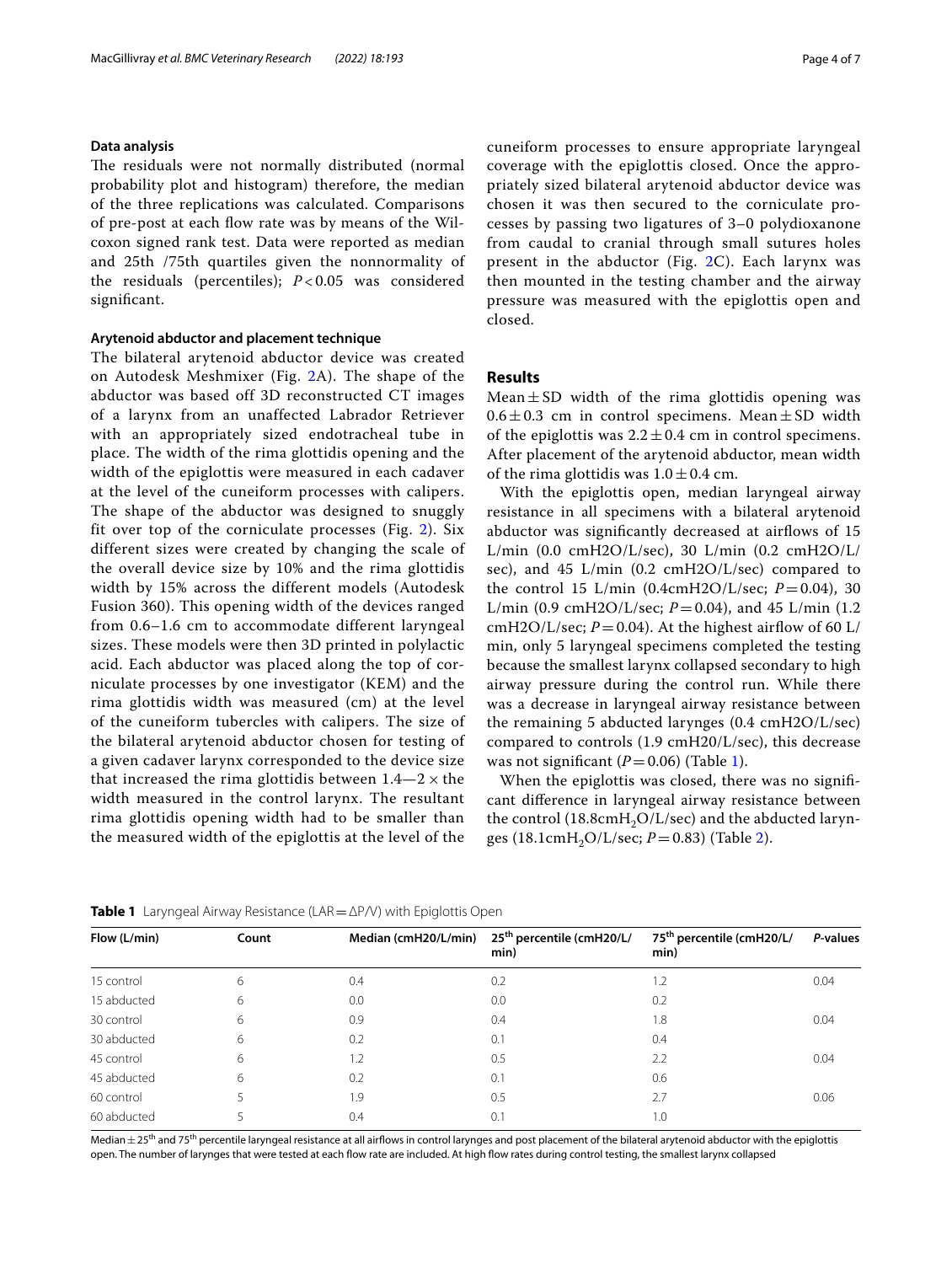<span id="page-4-0"></span>**Table 2** Laryngeal Airway Resistance with Epiglottis Closed

| Flow (L/<br>min) | Count | Median<br>(cmH20/L/<br>min) | 25 <sup>th</sup><br>percentile<br>(cmH20/L/<br>min) | 75 <sup>th</sup><br>percentile<br>(cmH20/L/<br>min) | P-value |
|------------------|-------|-----------------------------|-----------------------------------------------------|-----------------------------------------------------|---------|
| 10 control       | 6     | 18.1                        | 13.5                                                | 67.8                                                | 0.83    |
| 10<br>abducted   | 6     | 18.8                        | 129                                                 | 48.7                                                |         |

Median  $\pm$  25<sup>th</sup> and 75<sup>th</sup> percentile laryngeal resistance at the 10 L/min airflow in control larynges and post placement of the bilateral arytenoid abductor with the epiglottis closed. Six larynges were evaluated

## **Discussion**

We accepted our primary hypothesis that use of a bilateral arytenoid abductor would decrease laryngeal airway resistance with the epiglottis open. We also accepted our secondary hypothesis that there would be no diference in laryngeal airway resistance between controls and abducted larynges with the epiglottis closed.

Placement of a bilateral arytenoid abductor signifcantly reduced laryngeal airway resistance in canine cadaveric larynges with an open epiglottis at all airfows except the highest flow rate of 60 L/min. The failure to reach statistical significance at this flow rate could be due to loss of measurements secondary to collapse of the larynx with the smallest rima glottidis opening during control testing. The other 5 larynges showed a decreased laryngeal resistance at the 60L/min flow rate compared to control.

Cadaveric laryngeal specimens lack muscle tone and therefore the arytenoid cartilages are adducted and in the same paramedian position that would be observed in dogs with bilateral laryngeal paralysis. Previous studies evaluating the efectiveness of diferent surgical procedures for treatment of laryngeal paralysis have frequently used cadaveric canine larynges, validating the use of this method  $[4, 6, 20-22]$  $[4, 6, 20-22]$  $[4, 6, 20-22]$  $[4, 6, 20-22]$  $[4, 6, 20-22]$  $[4, 6, 20-22]$ . In this present study, airflows chosen for testing were similar to those reported in normal dogs  $[11, 23, 24]$  $[11, 23, 24]$  $[11, 23, 24]$  $[11, 23, 24]$  $[11, 23, 24]$  $[11, 23, 24]$  $[11, 23, 24]$ , those affected by laryngeal paralysis  $[24]$ , and similar to flows used in previous studies [[4](#page-6-3), [6](#page-6-2)]. Airflows > 60 L/min were not evaluated as previous investigators experienced laryngeal collapse during testing at airflows  $\geq$  90 L/min. [\[21](#page-6-16)].

Poiseuille's law of resistance states that *R*=8ηl/πr  $[4]$  $[4]$  $[4]$  where R is the resistance, n is gas viscosity, l is the length of the passageway, and r is the radius. This equation reveals that small changes of the radius of the airway can have large effect on the airway resistance. The signifcant reduction in laryngeal airway resistance experienced following placement of a bilateral arytenoid abductor compared to the controls in this study is explained by the increase in the rima glottidis opening width and prevention of paradoxical collapse of the rima glottidis during periods of high airflow. Because the rima glottidis is the most narrow portion of the airway, this increase in rima glottidis width increases the radius portion of Poisueille's equation, resulting in a decreased resistance. The bilateral arytenoid abductor also allows both arytenoid cartilages to be abducted from the rima glottidis allowing for improved laminar flow, eliminating any turbulence that may disrupt airflow when there is one arytenoid cartilage remaining paralyzed and collapsed into the airway opening as would be seen following a unilateral arytenoid lateralization.

Previous studies have reported aspiration pneumonia as the most common complication after unilateral arytenoid lateralization, [[13,](#page-6-7) [23](#page-6-14)] with one previous study reporting aspiration pneumonia occurring in 18.6%, 27.2%, and 31.8% of dogs 1-, 3- and 4 years following left unilateral arytenoid lateralization [\[14](#page-6-17)]. In our study, laryngeal resistance was not signifcantly diferent from the control after device placement with the epiglottis closed, which was a function of the positioning of the arytenoids following surgical intervention. Signifcant asymmetric, lateral abduction of one arytenoid cartilage as seen with the unilateral arytenoid lateralization promotes loss of the epiglottic seal as the arytenoid is pulled away from the cranial edge of the epiglottis [[4,](#page-6-3) [19](#page-6-11), [20](#page-6-12)]. With the bilateral arytenoid abductor, both arytenoid cartilages are symmetrically abducted a lesser magnitude allowing for maintenance of the contact between the epiglottic edge and the arytenoids, maintaining the seal that protects from aspiration. The size of the abductor that can be used would therefore be limited by the size of the epiglottis which can be measured preoperatively when a patient is intubated to aid with choosing a device size. An abductor that opened the arytenoid cartilages beyond edges of the epiglottis would likely have an associated increased risk for aspiration pneumonia. Excessive retraction of the arytenoid cartilages beyond the epiglottic-glottic seal may explain why patients who receive bilateral arytenoid lateralization have previously been reported to have a signifcantly increased risk for postoperative pneumonia [[13\]](#page-6-7).

The unilateral arytenoid lateralization is a technically demanding procedure with soft tissue dissection often necessitating postoperative opioid pain control. In addition, complications such as seroma formation have been reported to occur at the surgery site in up to 10% of patients [\[12\]](#page-6-8). Elimination of surgical dissection for treatment of laryngeal paralysis may decrease the need for postoperative opioids which have been associated with increased risk of postoperative aspiration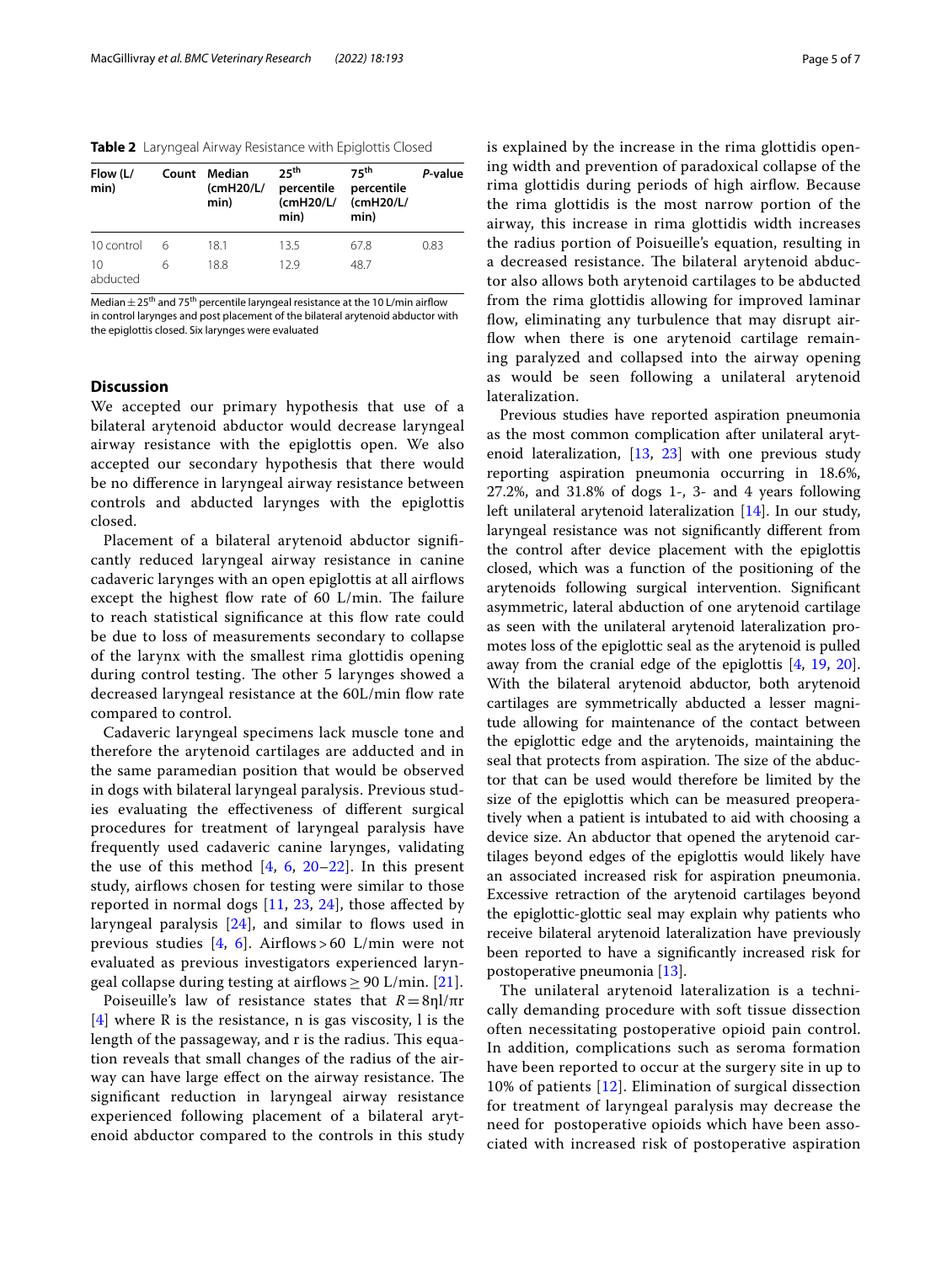pneumonia [\[14\]](#page-6-17). Placement of the bilateral arytenoid abductor per os would also eliminate the need for surgical preparation therefore decreasing anesthesia time. There are however, potential negative effects from placing an abductor at the level of the larynx; complications such as chronic irritation or chondritis of the arytenoid cartilages. Further testing is required to determine the material that would be best suited to provide enough rigidity to keep the arytenoids abducted without causing significant irritation. The abductors also have the potential to become dislodged from the arytenoids. The authors felt that because this abductor would be used to treat a disease occurring secondary to paralysis of the larynx that there would be little motion of the laryngeal cartilages to disrupt the abductor. Suture breakage or disruption from material passing by the abductor during swallowing could lead to dislodgement of the abductor into the airway or rotation of the abductor along the cartilages. In vivo testing will be required to determine how patients would tolerate this device prior to recommendation for clinical use.

The present study has several limitations, including the small sample size and use of cadaveric canine larynges. While in most testing scenarios we were able to achieve a statistical significance, at the highest air flow rate with the epiglottis open we could not achieve statistical significance with the collapse of one of the larynges during control testing; drawing experimental conclusions from a small testing population can result in type II statistical error. Studies using cadaver larynges are limited due to the loss of supporting perilaryngeal tissues, loss of muscular tone, and lack of response to tissue balance [\[21\]](#page-6-16). In this study, each larynx served as its own control because each specimen underwent testing in all conditions allowing for direct comparison between control and surgically treated larynges. Testing in canine cadavers does not allow for evaluating the larynx throughout a normal respiratory cycle but airflows used in this study were similar to those previously reported in both normal dogs  $[11, 23, 24]$  $[11, 23, 24]$  $[11, 23, 24]$  $[11, 23, 24]$  $[11, 23, 24]$  $[11, 23, 24]$  $[11, 23, 24]$  and those affected by laryngeal paralysis [[24](#page-6-15)].

Another limitation of this study was the use of positive pressure airflow from the cranial aspect of the larynx rather than negative suction airflow from the caudal aspect of the larynx as would be experienced in vivo. Airway pressures measured in this study were similar to those previously reported in a study that used a vacuum at the caudal aspect of the larynx, [[20](#page-6-12)] suggesting that the direction of airflow does not play a significant role in airway resistance calculation.

## **Conclusions**

We concluded that a bilateral arytenoid abductor successfully lowers laryngeal airway resistance when the epiglottis is open while also maintaining closed epiglottis laryngeal resistance. Maintenance of resistance when the epiglottis is closed is suggestive of maintenance of the epiglottic-glottic seal. In a clinical setting, the arytenoid abductor may be able to reduce laryngeal airway resistance without the increased risk for postoperative pneumonia. A trial using the bilateral arytenoid abductor in dogs afected with laryngeal paralysis is needed to determine the ideal material that will provide appropriate rigidity without causing laryngeal irritation and to evaluate if this device will be tolerated in vivo.

#### **Acknowledgements**

Not applicable.

#### **Authors' contributions**

KM collected laryngeal specimens, aided with design of the abductor, performed all testing and data acquisition and wrote the manuscript. SB aided in design of the abductor and testing chamber and performed all testing and data acquisition. DH aided with concept and design of the work and interpretation of the data. LS aided with concept and design of the work and interpretation of the data. All authors read and approved the fnal manuscript.

## **Funding**

Funding available through Monroe Veterinary Associates. The funding body played no role in study design, analysis, or reporting.

#### **Availability of data and materials**

Raw data were generated with RIT Bioprint at the Rochester Institute of Technology. Derived data supporting the fndings of this study are available from the corresponding author [KM] upon request.

#### **Declarations**

#### **Ethics approval and consent to participate**

As a cadaver study, no animal care and use protocol was required. Cadavers were euthanized with EUTHASOL® Euthanasia Solution (pentobarbital sodium and phenytoin sodium) at a local shelter therefore owner consent was not applicable.

#### **Consent for publication**

Not applicable.

#### **Competing interests**

The authors declare that they have no competing interests.

#### **Author details**

<sup>1</sup>Veterinary Specialists and Emergency Services, Rochester, NY 14623, USA.<br><sup>2</sup>Maitland Elorida USA <sup>3</sup>Department of Biomodical Engineering, Rechecte Maitland, Florida, USA.<sup>3</sup> Department of Biomedical Engineering, Rochester Institute of Technology, Rochester, NY 14623, USA.

Received: 19 December 2021 Accepted: 21 April 2022 Published online: 20 May 2022

#### **References**

- <span id="page-5-0"></span>1. Monnet E, Larynx Tobias K, Johnston SA, Tobias KM. Veterinary Surgery Small Animal. 2nd ed. St. Louis: Elsevier; 2018. 1946–63.
- <span id="page-5-1"></span>2. Bookbinder LC, Flanders J, Bookbinder PF, Harvey JH, Barry JS, Cheetham J. Idiopathic canine laryngeal paralysis as one sign of a diffuse polyneuropathy: an observational study of 90 cases (2007–2013). Vet Surg. 2016;45:254–60.